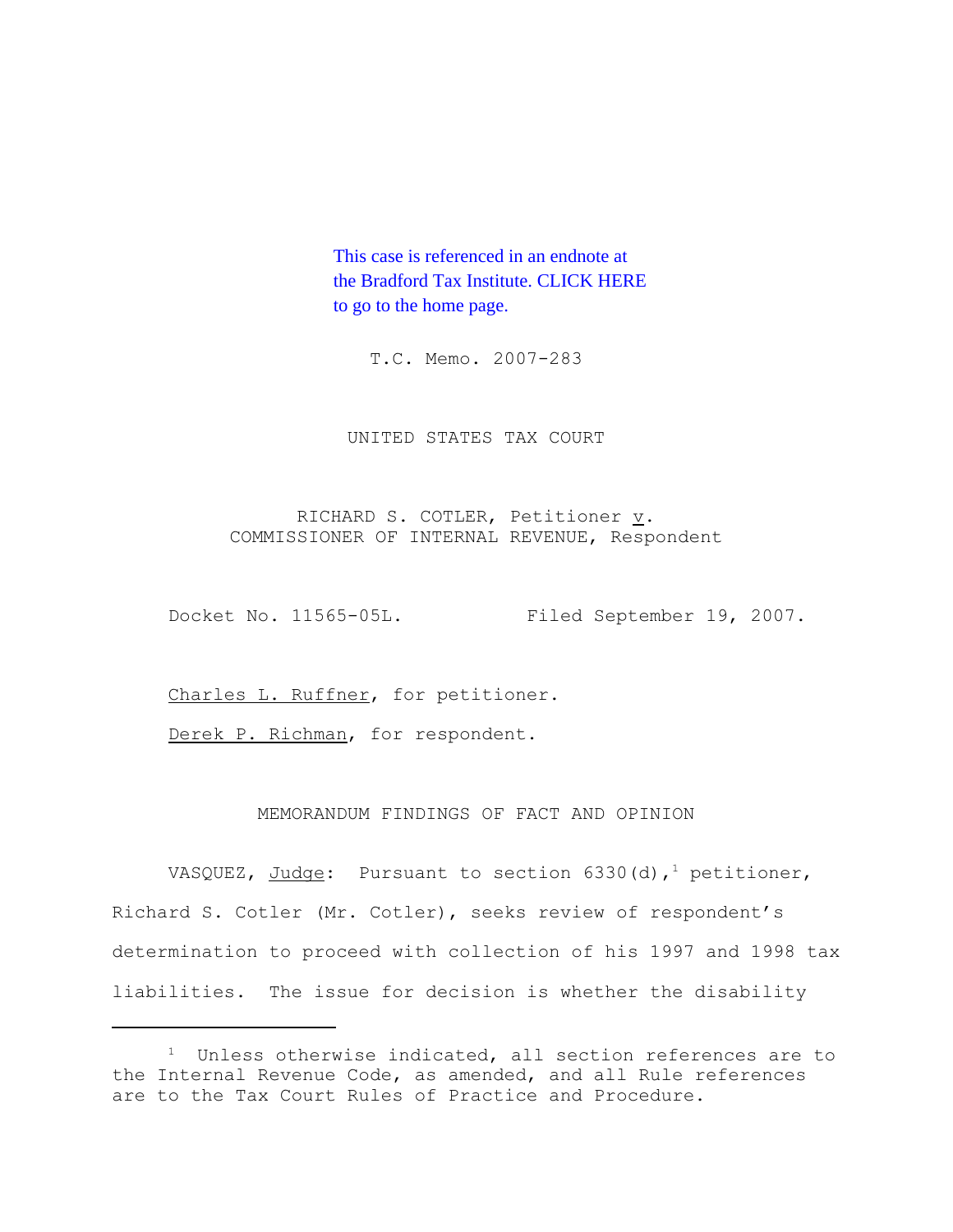benefits Mr. Cotler received in 1997 and 1998 are excludable from income under section 104(a)(3).

### FINDINGS OF FACT

Some facts have been stipulated and are so found. The stipulated facts and the attached exhibits are incorporated herein by this reference. At the time he filed the petition, Mr. Cotler resided in Hollywood, Florida.

 Since 1974, Mr. Cotler was a practicing attorney in the State of Florida. Mr. Cotler was a shareholder in Cotler & Baseman, P.A. (the firm).<sup>2</sup> At all times, Mr. Cotler was either a 99-percent or a 100-percent shareholder of the firm.

Beginning on November 1, 1993, the firm held a long-term group disability insurance policy with Standard Insurance Company (Standard). The firm wrote the checks to pay the premiums on the Standard policy. The portion of the Standard disability monthly premium attributable to Mr. Cotler was \$81 per month.

In 1996, Mr. Cotler began experiencing constant and severe headaches, which were diagnosed as chronic intractable headaches. The headaches left Mr. Cotler unable to focus for long periods, unable to work, and caused the firm to struggle. After traditional medicine did not alleviate his pain, Mr. Cotler traveled to Chicago and Italy to receive alternative medical

 $- 2 -$ 

<sup>&</sup>lt;sup>2</sup> At some point, the firm was known as Richard S. Cotler, P.A.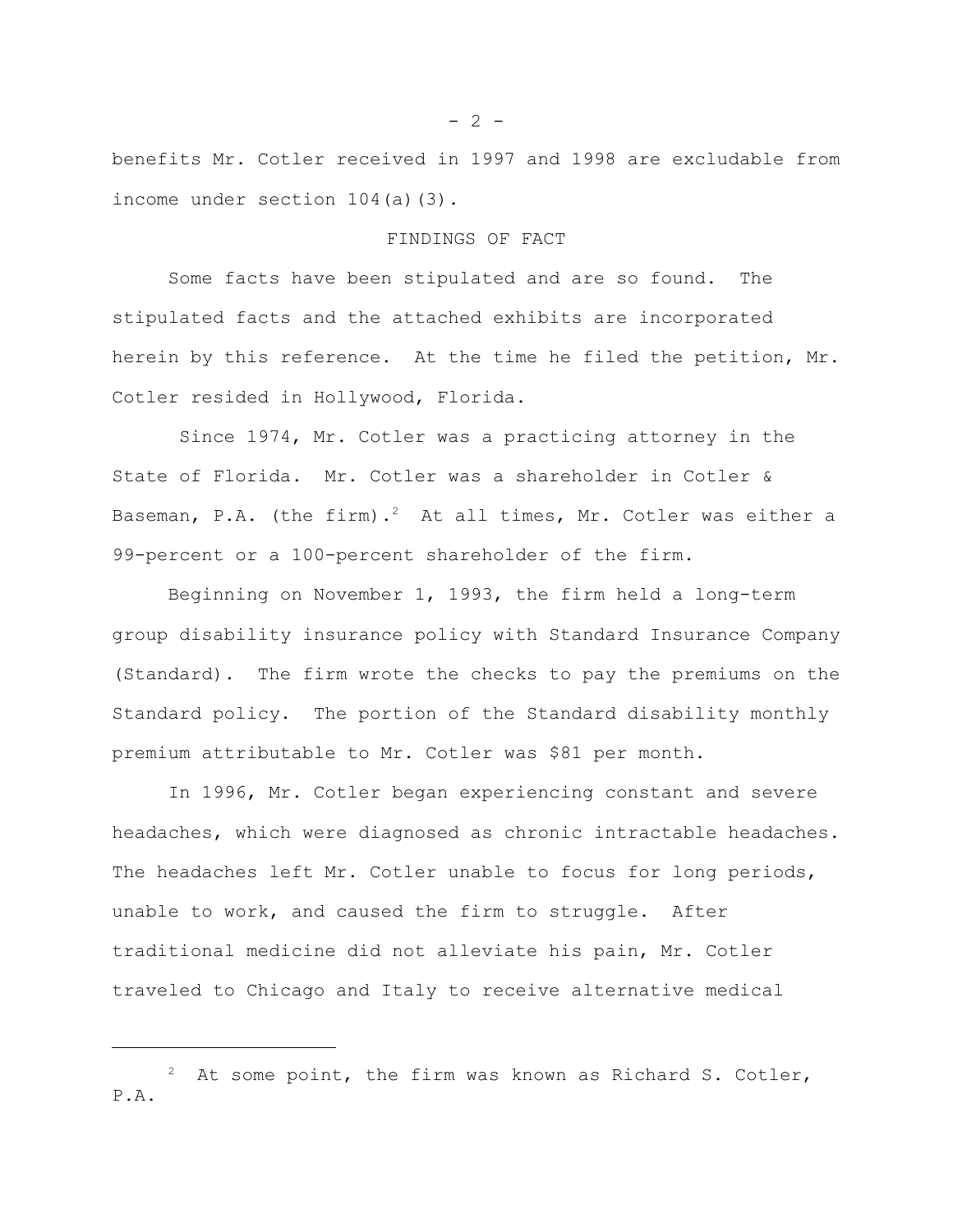treatments. Mr. Cotler worked hard to achieve success and hoped to find a cure that would allow him to continue his business.

In order to keep the firm operational, Mr. Cotler began lending the firm money in 1996. At the end of 1996, the balance of Mr. Cotler's loan to the firm was \$5,027. As Mr. Cotler's health deteriorated, he was unable to work and had to lend more money to the firm. By the end of 1997, the firm owed Mr. Cotler \$74,934. By the end of 1998, the firm owed Mr. Cotler \$177,770. As of the date of trial, Mr. Cotler's condition had not improved. Mr. Cotler closed the firm in 2000 and subsequently filed for bankruptcy. Mr. Cotler expects never to work in his profession again.

Mr. Cotler filed a long-term disability claim with Standard on April 8, 1997. On the disability claim application, Mr. Cotler stated that he paid 100 percent of the premiums. Standard declared Mr. Cotler disabled and waived premiums on the policy, in August 1997. The total amount of Standard premiums attributable to Mr. Cotler in 1997 was \$567.

From approximately 1994 until 2000, Mr. Cotler employed Arline Marlane as an outside bookkeeper for the firm. Ms. Marlane wrote all the checks for the firm, completed the payroll tax returns, and reconciled bank statements. After each check was written, the amount of the check would then be entered into a specific column, representing a particular expense category. The

 $- 3 -$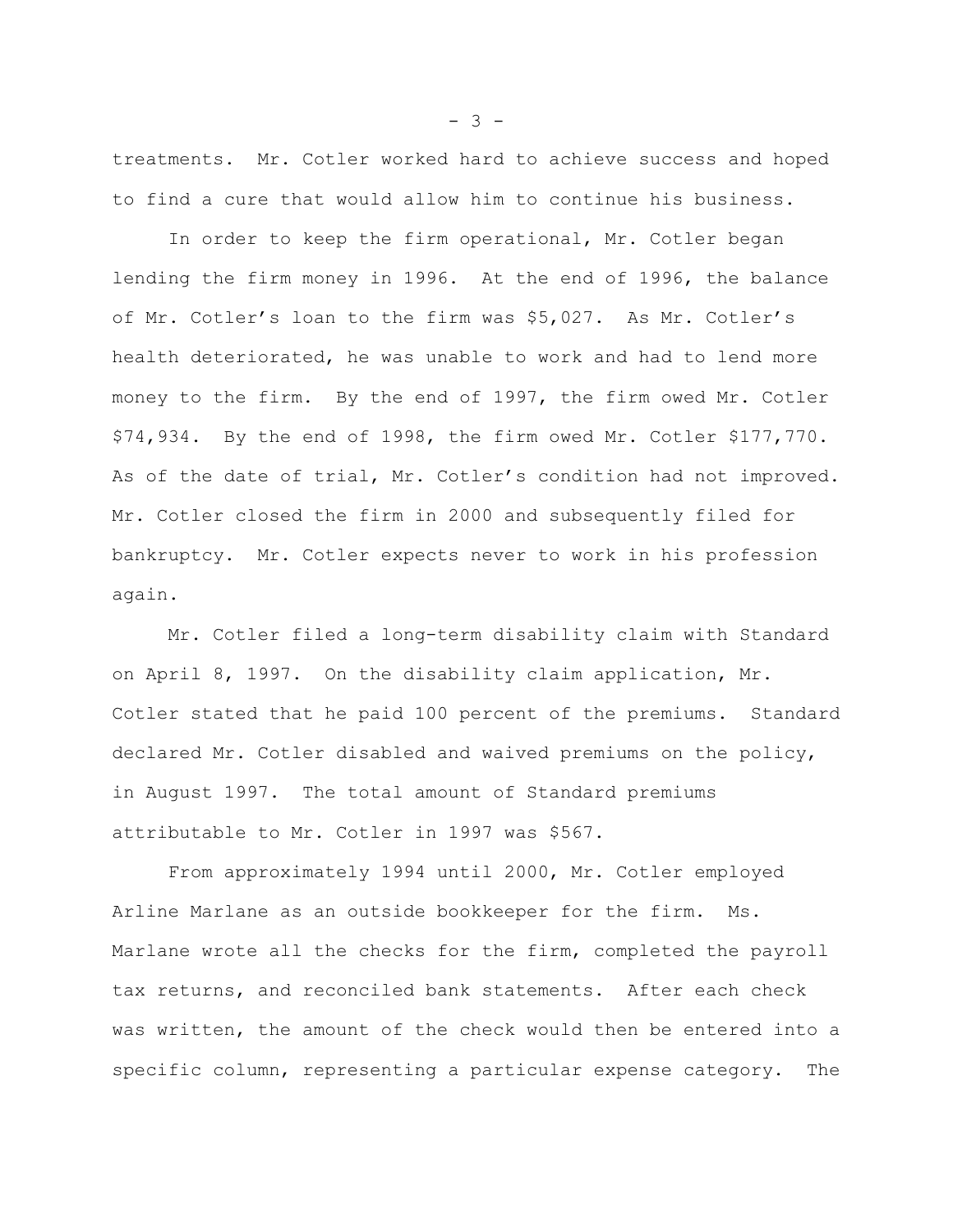cash disbursements journal included a specific column for insurance expenses. The checks made out to Standard for the disability insurance were initially entered into the insurance expense column.

In either January or February, after the close of the year, Mr. Cotler, in consultation with Bruce Gladstone (Mr. Gladstone), a certified public accountant employed by the firm, would make adjusting entries to the cash disbursements journal. Mr. Cotler would reduce the amount of the insurance expense column by the amount of the Standard premium that was attributable to him; i.e., \$81 per month (thereby subtracting the firm's insurance expenses). The \$81 per month was concurrently subtracted from Mr. Cotler's shareholder loan account to the firm (which subtracted the amount the firm owed to Mr. Cotler) to reflect the fact that he personally paid for his disability insurance. Furthermore, at the end of the year, Mr. Cotler had a consistent practice of going through the cash disbursements journal and subtracting his personal expenses from the expense columns to ensure that they were not deducted on the firm's Form 1120, U.S. Corporation Income Tax Return.

Mr. Gladstone prepared a document entitled "Loan Receivable--Stockholder" that reflected that Mr. Cotler's personal expenses were subtracted from his loan account to the firm. For 1997, Mr. Gladstone subtracted \$567 from Mr. Cotler's

 $- 4 -$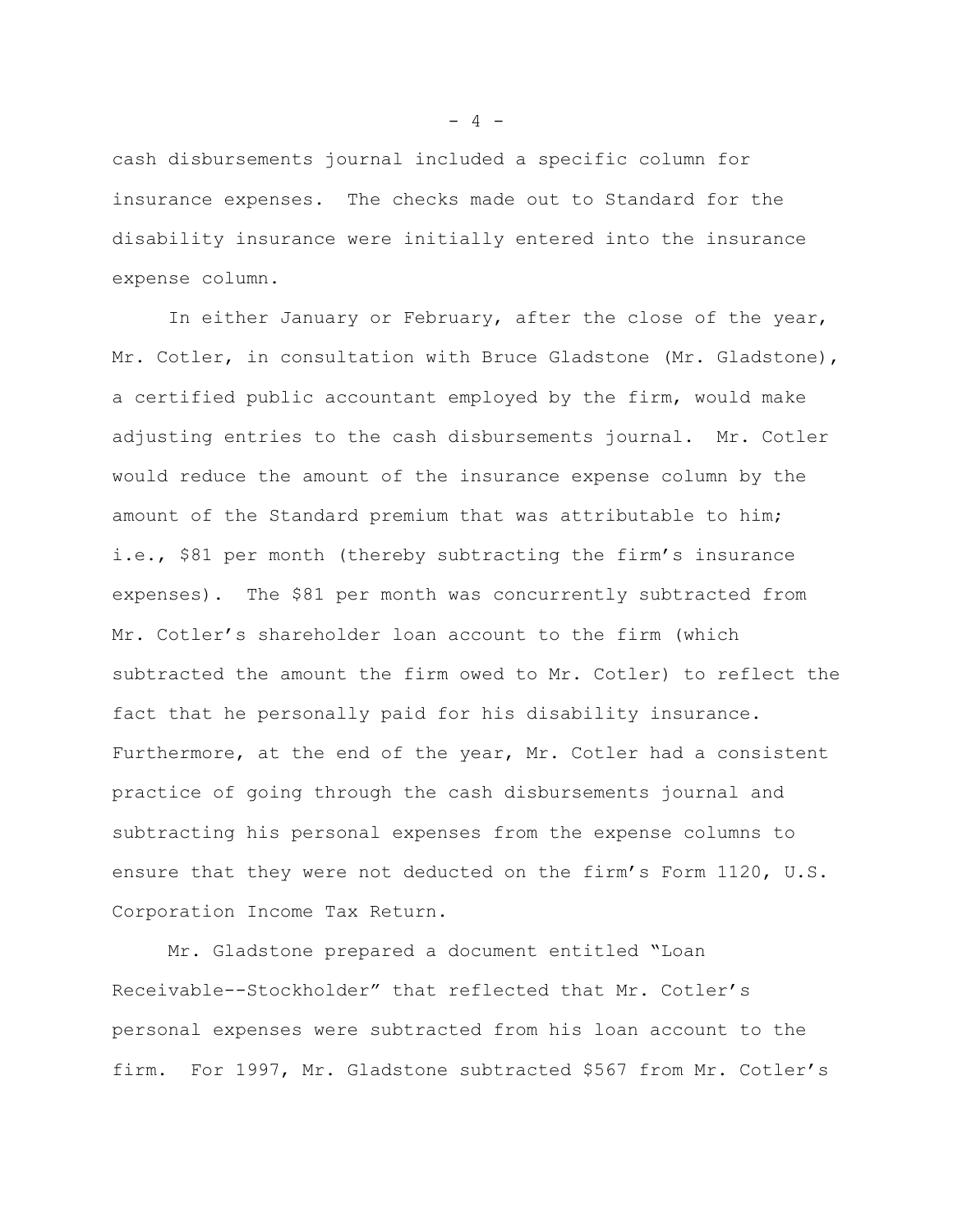loan account to the firm for the total amount of disability premiums paid in 1997 to Standard on Mr. Cotler's behalf. These adjustments normally took place when Mr. Gladstone prepared the firm's Form 1120. For the 1997 year, the adjustments were made about the time the firm's tax return for 1997 was filed. Mr. Cotler's insurance premiums that he paid were not deducted on the firm's 1997 Form 1120.

For 1997, Standard issued Mr. Cotler a Form W-2, Wage and Tax Statement.<sup>3</sup> On October 19, 1998, Mr. Cotler filed his Form 1040, U.S. Individual Income Tax Return, for 1997. Mr. Cotler's 1997 tax return reported taxable income of \$144,294. This included \$72,445 that Mr. Cotler received from Standard as disability payments. At the time that Mr. Cotler signed and filed his 1997 tax return, he was very ill and did not review the return carefully. Mr. Cotler's wife, Judy Cotler (Mrs. Cotler), gathered the tax materials for 1997 and gave them to the return preparer.

On October 22, 1999, Mr. Cotler filed his tax return for 1998. The \$72,000 received from Standard in 1998 by Mr. Cotler was reported as taxable income on his 1998 tax return. At the time that Mr. Cotler signed and filed his 1998 tax return, he still was very ill and did not review the return carefully.

 $-5 -$ 

<sup>&</sup>lt;sup>3</sup> We do not understand why Standard would issue Mr. Cotler a Form W-2, but they did.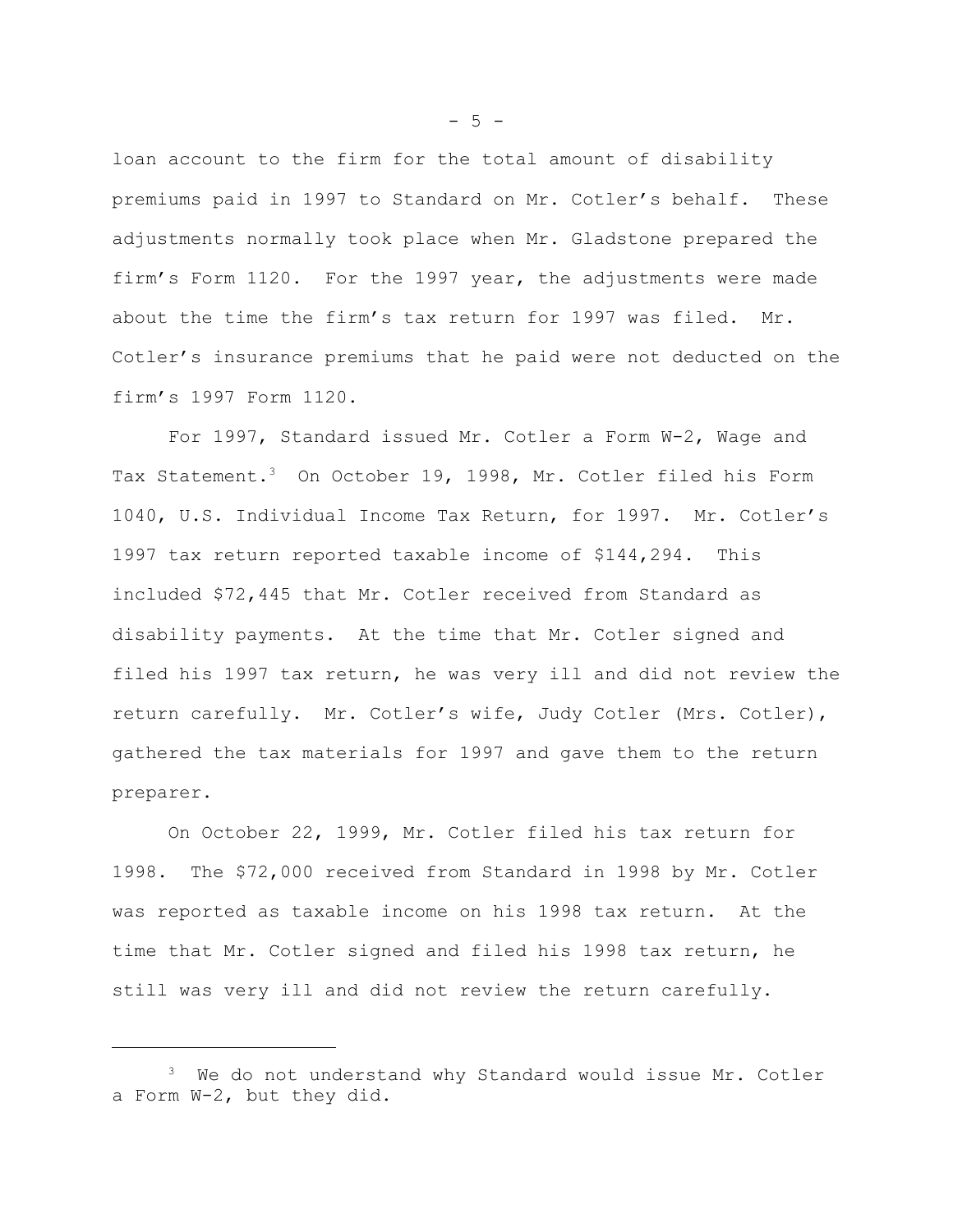Again, Mrs. Cotler gathered the tax materials for 1998 and gave them to the return preparer.

On August 23, 2004, Rick Leone (Mr. Leone), an attorney, sent Steven Poindexter, a disability claims specialist for Standard, a letter disputing the characterization of Mr. Cotler's 1997 and 1998 disability benefits. Mr. Poindexter responded informing Mr. Leone that there was nothing Standard could do and that Mr. Cotler should take his claim up with the Internal Revenue Service (IRS).

In May 2003, after a series of storms, the climatecontrolled storage facility where Mr. Cotler kept his personal records, and the firm's records, flooded. When the storage facility notified Mr. Cotler about the flooding, he and Mrs. Cotler went to the facility to attempt to salvage the watersoaked records. Because the mildew aggravated Mr. Cotler's illness, he was unable to help recover the records. As a result of the flooding, many of Mr. Cotler's records and the firm's records were destroyed.

On February 12, 2004, Mr. Cotler submitted a Form 656, Offer in Compromise (OIC), to respondent for his 1997, 1998, and 1999 tax years. The OIC was based on doubt as to liability. Respondent returned Mr. Cotler's OIC because respondent determined it to be not processable.

- 6 -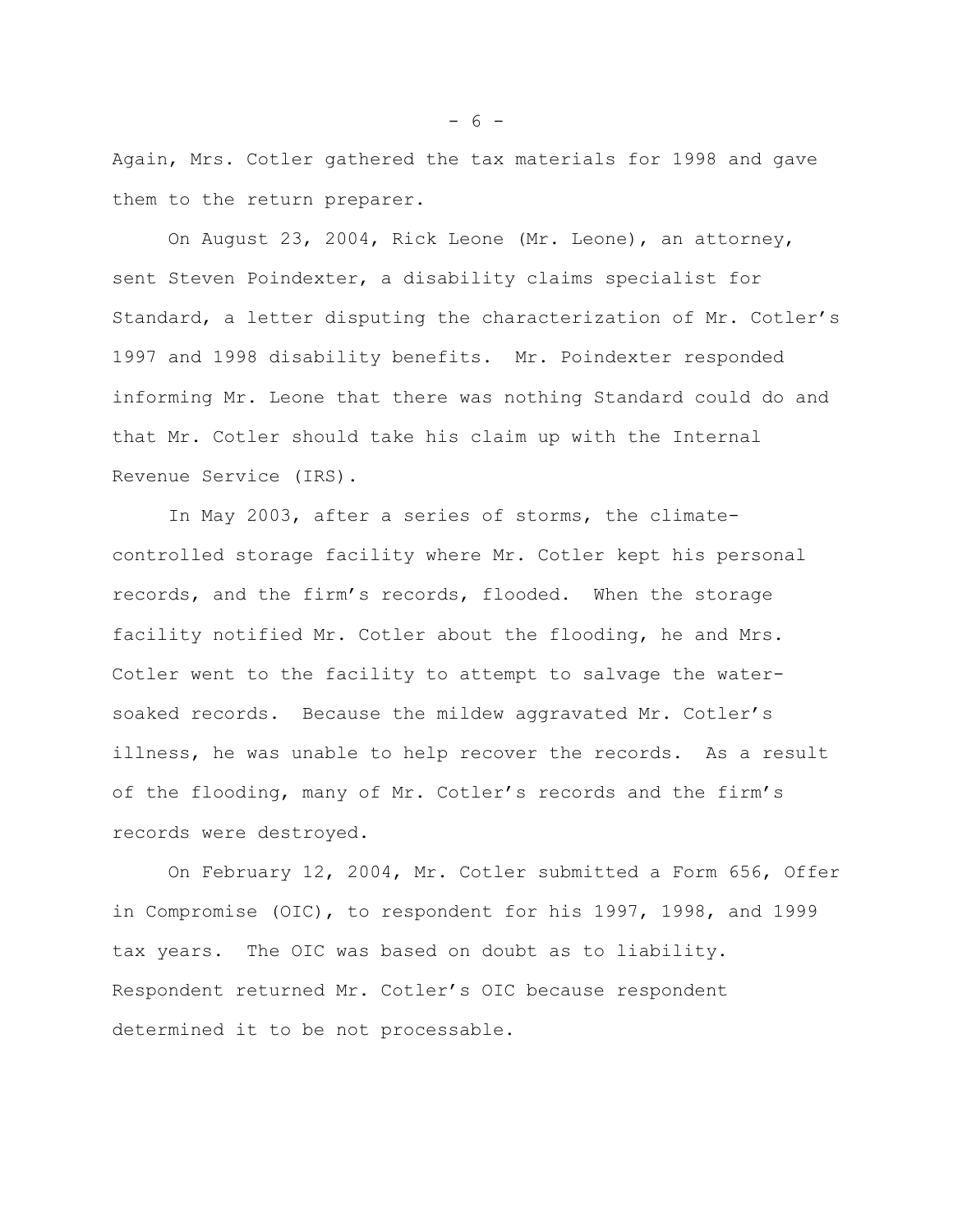On August 31, 2004, respondent issued Mr. Cotler a Final Notice--Notice of Intent to Levy and Notice of Your Right to a Hearing (notice of intent to levy) regarding his outstanding 1997 and 1998 income tax liabilities.

On September 1, 2004, respondent filed a Notice of Federal Tax Lien (NFTL) for years 1997 and 1998. On September 3, 2004, the IRS provided Mr. Cotler with a Notice of Federal Tax Lien Filing and Your Right to a Hearing Under IRC 6320 (notice of lien). Mr. Cotler timely submitted to respondent a Form 12153, Request For Collection Due Process Hearing, contesting his underlying liability.

On May 20, 2005, respondent issued a Notice of Determination Concerning Collection Action(s) Under Section 6320 and/or 6330 sustaining the notice of intent to levy and the filing of the NFTL. Mr. Cotler timely petitioned the Court.

# OPINION

#### I. Collection

Petitioner has neither claimed nor shown that he satisfied the requirements of section 7491(a) to shift the burden of proof to respondent with regard to any factual issue relevant to ascertaining his liability for any tax imposed under subtitle A of the Code. Accordingly, petitioner bears the burden of proof. Rule 142(a).

 $- 7 -$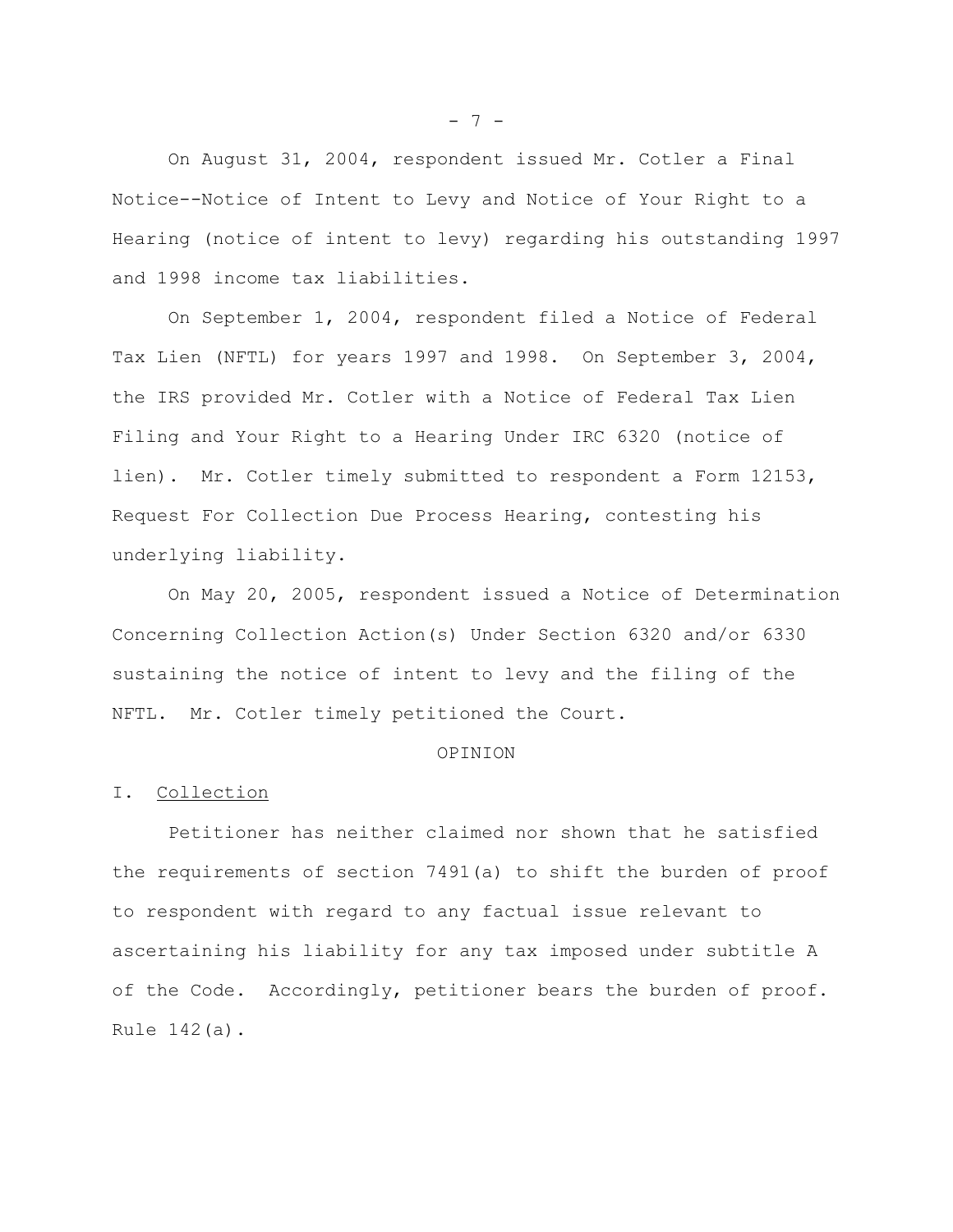Section 6320 provides that the Secretary will furnish the person described in section 6321 with written notice (i.e., the hearing notice) of the filing of a notice of lien under section 6323. Section 6320 further provides that the taxpayer may request administrative review of the matter (in the form of a hearing) within a 30-day period. The hearing generally will be conducted consistent with the procedures set forth in section 6330(c), (d), and (e). Sec. 6320(c).

Pursuant to section  $6330(c)(2)(A)$ , a taxpayer may raise at the section 6330 hearing any relevant issue with regard to the Commissioner's collection activities, including spousal defenses, challenges to the appropriateness of the Commissioner's intended collection action, and alternative means of collection. Sego v. Commissioner, 114 T.C. 604, 609 (2000); Goza v. Commissioner, 114 T.C. 176, 180 (2000). If a taxpayer received a statutory notice of deficiency for the years in issue or otherwise had the opportunity to dispute the underlying tax liability, the taxpayer is precluded from challenging the existence or amount of the underlying tax liability. Sec. 6330(c)(2)(B); Sego v. Commissioner, supra at 610-611; Goza v. Commissioner, supra at 182-183.

When the Commissioner issues a determination regarding a disputed collection action, section 6330(d) permits a taxpayer to seek judicial review in this Court. If the underlying tax

- 8 -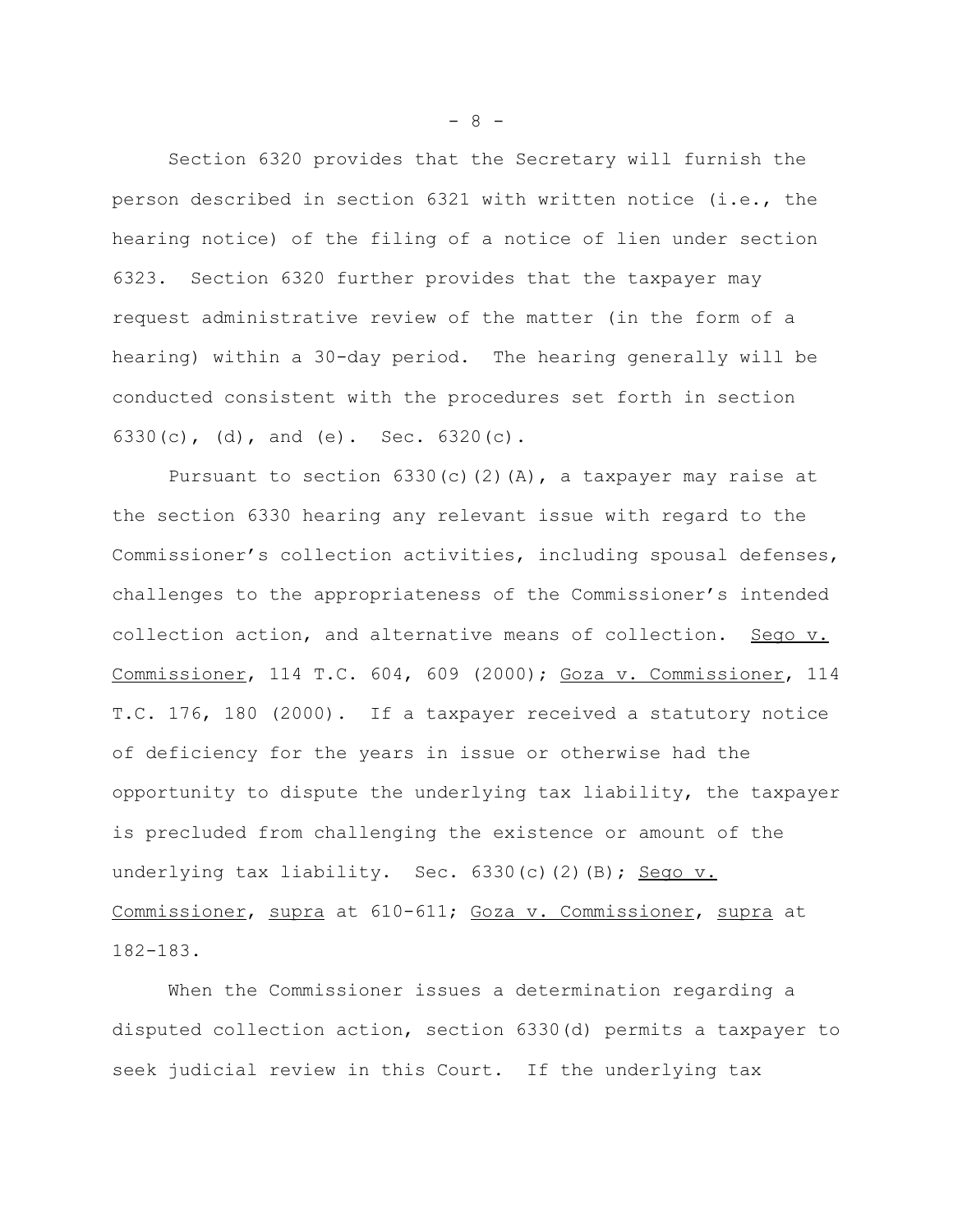liability is properly at issue, we review that issue de novo. Sego v. Commissioner, supra at 610; Goza v. Commissioner, supra at 181. If the validity of the underlying tax liability is not at issue, we review the Commissioner's determination for abuse of discretion. Sego v. Commissioner, supra at 610. Mr. Cotler did not receive a notice of deficiency for 1997 or for 1998, he raised his underlying liability at the section 6330 hearing, and he is entitled to contest the underlying tax liability for 1997 and  $1998.^4$  Montgomery v. Commissioner, 122 T.C. 1, 5 (2004).

# II. Disability Benefits

Mr. Cotler argues that the disability benefits that he received in 1997 and 1998 are excludable from gross income pursuant to section  $104(a)(3)$ . Respondent determined that the amounts are not excluded from gross income.

Gross income includes income from whatever source derived. Sec. 61(a). Gross income, however, does not include amounts received through accident and health insurance for personal injuries or sickness other than amounts received by an employee, to the extent such amounts: (1) Are attributable to contributions by the employer which were not includable in the gross income of the employee, or (2) are paid by the employer. Sec. 104(a)(3); see also Tuka v. Commissioner, 120 T.C. 1 (2003),

- 9 -

<sup>&</sup>lt;sup>4</sup> Respondent does not arque that Mr. Cotler is precluded from challenging his underlying liability.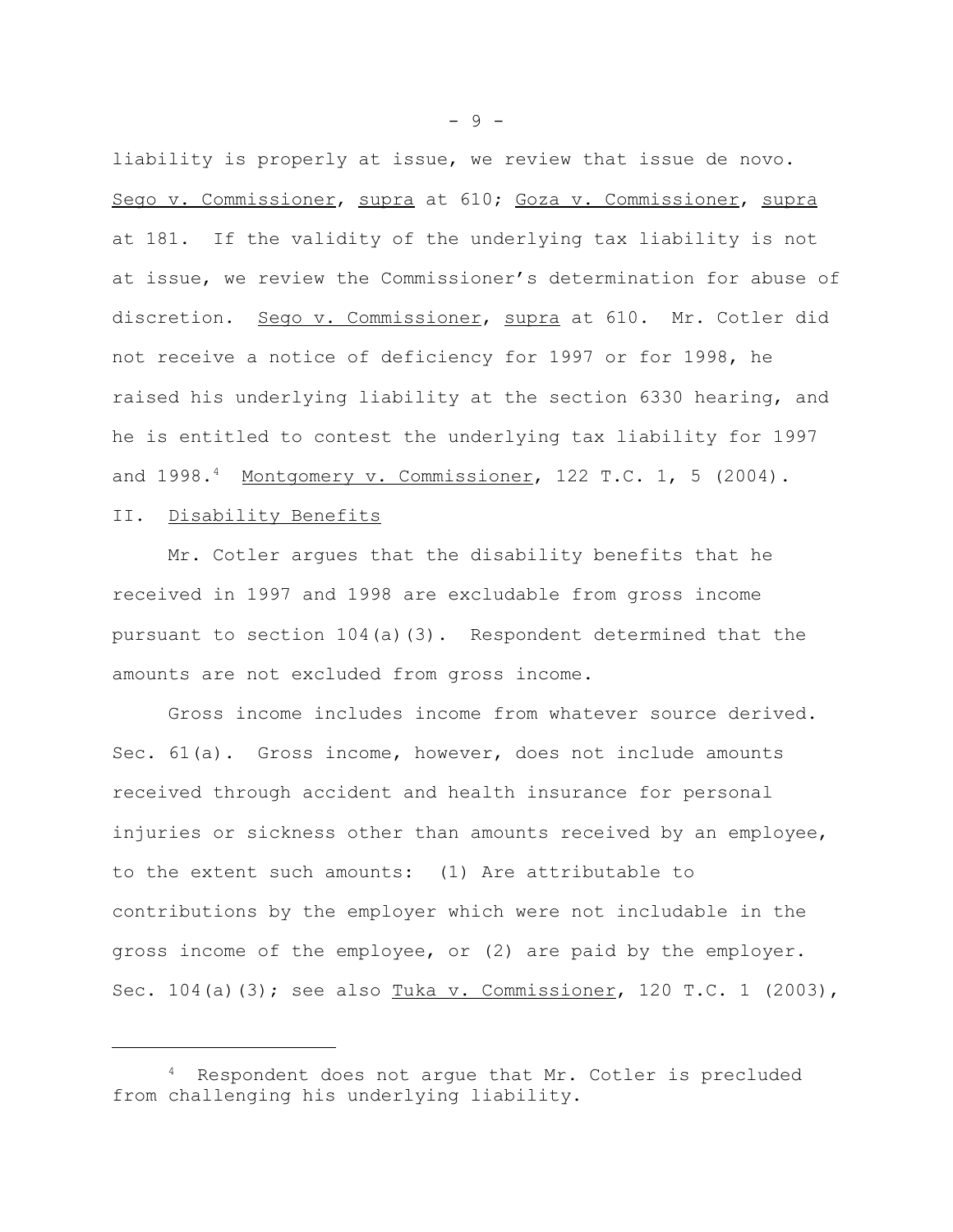affd. 85 Fed. Appx. 875 (3d Cir. 2003).

Mr. Cotler argues that although the firm wrote the checks that paid for the Standard policy, he reimbursed the firm for the amount of his premiums by deducting these amounts from his shareholder loan account. In Bouquett v. Commissioner, T.C. Memo. 1994-212, a corporation paid the premiums on the taxpayer's disability policy. In Bouquett, we held that the corporation was nothing more than a conduit that paid the premiums nominally and then collected the premium payments from the employees. Mr. Cotler reimbursed the firm by subtracting the amounts of the insurance premiums from his loan to the firm. Mr. Cotler's firm was nothing more than a conduit.

Ms. Marlane and Mr. Gladstone credibly testified that Mr. Cotler had a longstanding and consistent practice of not paying personal expenses with corporate funds. From the inception of the Standard policy until premiums were waived, Mr. Cotler treated the premiums as personal items, he paid his share of the premiums during the years in issue through his loan account, and the firm never deducted them on its Forms 1120.

Respondent argues that Mr. Cotler failed to reimburse his firm for the premiums on the Standard policy. Respondent further argues that the bookkeeping entries and the shareholder loan receivable document do not demonstrate that Mr. Cotler actually paid the premiums on the Standard policy. We disagree. Since

 $-10 -$